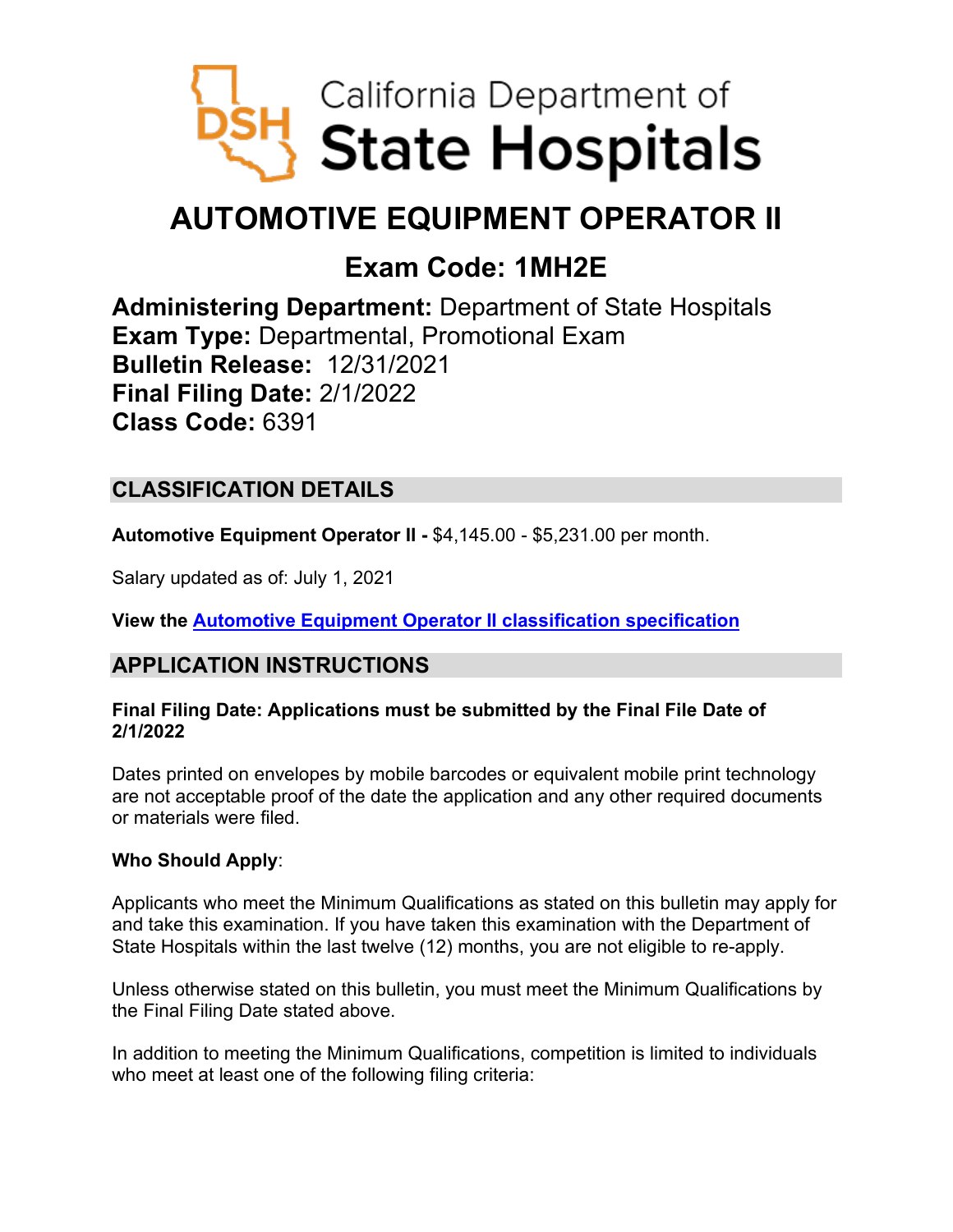1. Have a permanent civil service appointment with a promotional testing department (see Testing Department), or

2. Are current or former employees of the legislature for 2 or more years as defined in Government Code 18990, or

3. Are current or former non-elected exempt employees of the executive branch for 2 or more consecutive years as defined in Govt. Code 18992, or

4. Are persons retired from the United States military honorably discharged from active duty as defined in Government Code 18991. Applicants must provide a copy of discharge papers (DD 214) for verification purposes at the time of application. Under certain circumstances other employees may be allowed to compete under provisions of Rules 234, 235, 235.2, and Government Code §18993. California Code of Regulations Rules 233, 234, 235.2 and 237 contain provisions regarding civil service status and eligibility for promotional examinations.

#### **How to Apply**:

Applicants are required to submit an [Examination Application \(STD 678\),](https://jobs.ca.gov/pdf/std678.pdf) found at [www.calcareers.ca.gov,](http://www.calcareers.ca.gov/) either by mail, in person, or via email to the address listed below.

Once your application has been submitted, Examination Services staff will screen each application. Applicants meeting the minimum qualifications will be admitted into the examination.

#### **The preferred method to apply is by emailing your STD 678 to:**

#### **[AutomotiveEquipmentOperator2@dsh.ca.gov](mailto:AutomotiveEquipmentOperator2@dsh.ca.gov)**

#### **Electronic signatures are acceptable.**

Indicate the Classification on your Examination Application (STD 678).

You may apply by mail or in person to: Department of State Hospitals – Sacramento Attn: Selection Services Unit, MS-14 1215 O Street Sacramento, CA 95814

In person hours: Monday through Friday, 8am to 5pm (excluding State holidays)

#### **Special Testing Arrangements:**

If you require assistance or alternative testing arrangements due to a disability, please contact the testing department listed in the Contact Information section of this bulletin.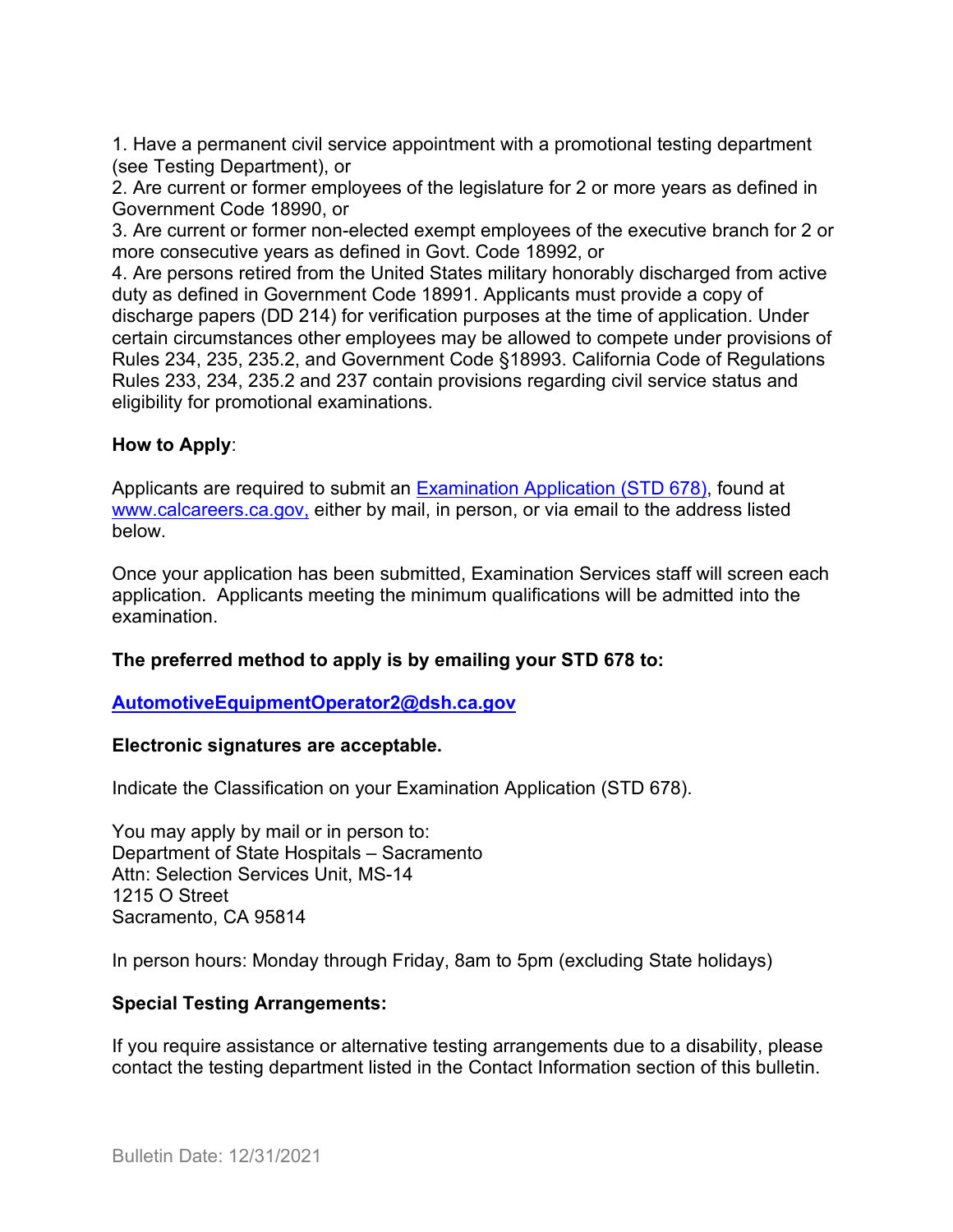## **MINIMUM QUALIFICATIONS**

All applicants must meet the education and/or experience requirements as stated on this exam bulletin to be accepted into the examination. Part-time or full-time jobs, regardless of whether paid or volunteer positions, and inside or outside California state service will count toward experience.

Possession of a driver license valid for operation of any bus designed to carry more than 15 passengers, any single vehicle with three or more axles, any such vehicle towing another vehicle weighing less than 6,000 pounds gross. And three years of experience in the operation and care of automotive equipment.

## **POSITION DESCRIPTION**

Under general direction, to supervise a staff of five of more automotive equipment operators in the operation of a fleet of passenger vehicles, trucks, small-wheeled tractors, and similar motor equipment; may instruct, lead or supervise inmates, wards or resident workers; and do other related work.

## **ADDITIONAL DESIRABLE QUALIFICATION**

Education equivalent to completion of the twelfth grade.

## **EXAMINATION SCOPE**

This examination consists of the following components:

**Training and Experience Evaluation –** Weighted 100% of the final score. The examination will consist solely of a **Training and Experience Evaluation.** To obtain a position on the eligible list, a minimum score of 70% must be received.

If conditions warrant, this examination may utilize an evaluation of each candidate's education and experience compared to a standard developed from the class specification. It is important that each candidate provide details and completely fill out their application. List all experience relevant to the "Minimum Qualifications" for admittance to the examination shown on this announcement.

#### **Exam Considerations for Education and Experience:**

- 1. The breadth, quality, and length of time of the education and experience.
- 2. The relevance of the education and experience to the qualifications of the classifications.
- 3. The degree to which the competitor's total education and work history represent suitable preparation to successfully perform the duties and tasks of the class.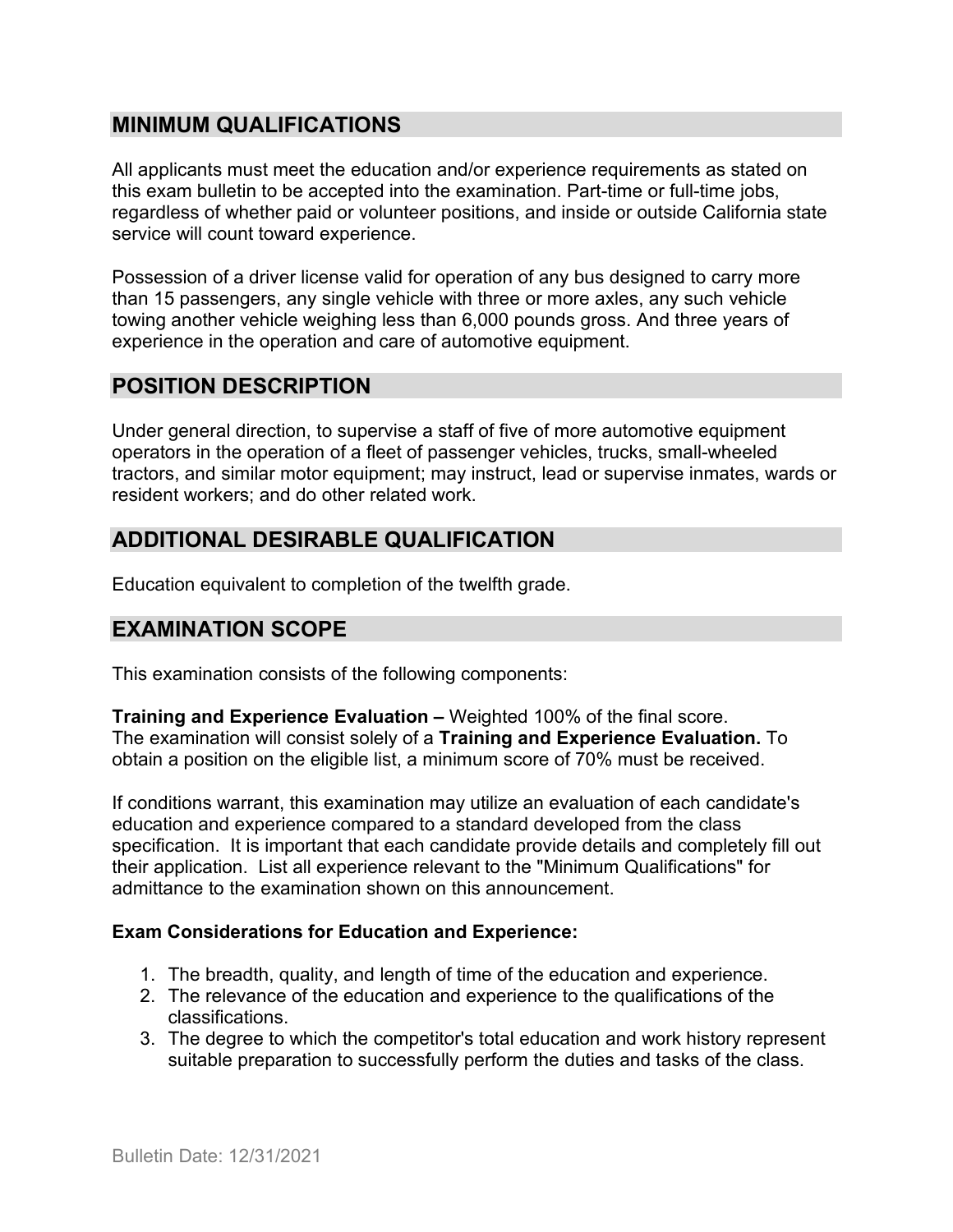In addition to evaluating applicants' relative knowledge, skills, and ability, as demonstrated by quality and breadth of education and/or experience, emphasis in each exam component will be measuring competitively, relative job demands, each applicant's:

#### **Knowledge of:**

- 1. Knowledge of operation and care of various kinds of automotive equipment.
- 2. Knowledge of organization and operation of a motor pool.
- 3. Knowledge of automotive service requirements of an institutional type organization.
- 4. Knowledge of preventive maintenance procedures of automotive equipment.
- 5. Knowledge of California Vehicle Code pertaining to the operation of vehicles on the highway.
- 6. Knowledge of principles of effective supervision.

#### **Ability to:**

- 1. Ability to read and write English at a level required for successful job performance.
- 2. Ability to direct the work of others.
- 3. Ability to keep simple records and make reports.

## **ELIGIBLE LIST INFORMATION**

A departmental, promotional eligible list for the **Automotive Equipment Operator II** classification will be established for:

#### **Department of State Hospitals**

Eligibility expires **12 months** after it is established. Eligibility may be extended to meet the needs of the department.

Veterans' Preference credit is not granted in promotional examinations.

Career credits are not granted for examinations administered on an Open or Promotional basis.

## **PREPARING FOR THE EXAMINATION**

Here is a list of suggested resources to have available prior to taking the exam.

1. **Employment History:** Employment dates, job titles, organization names and addresses, names of supervisors or persons who can verify your job responsibilities, and phone numbers of persons listed above.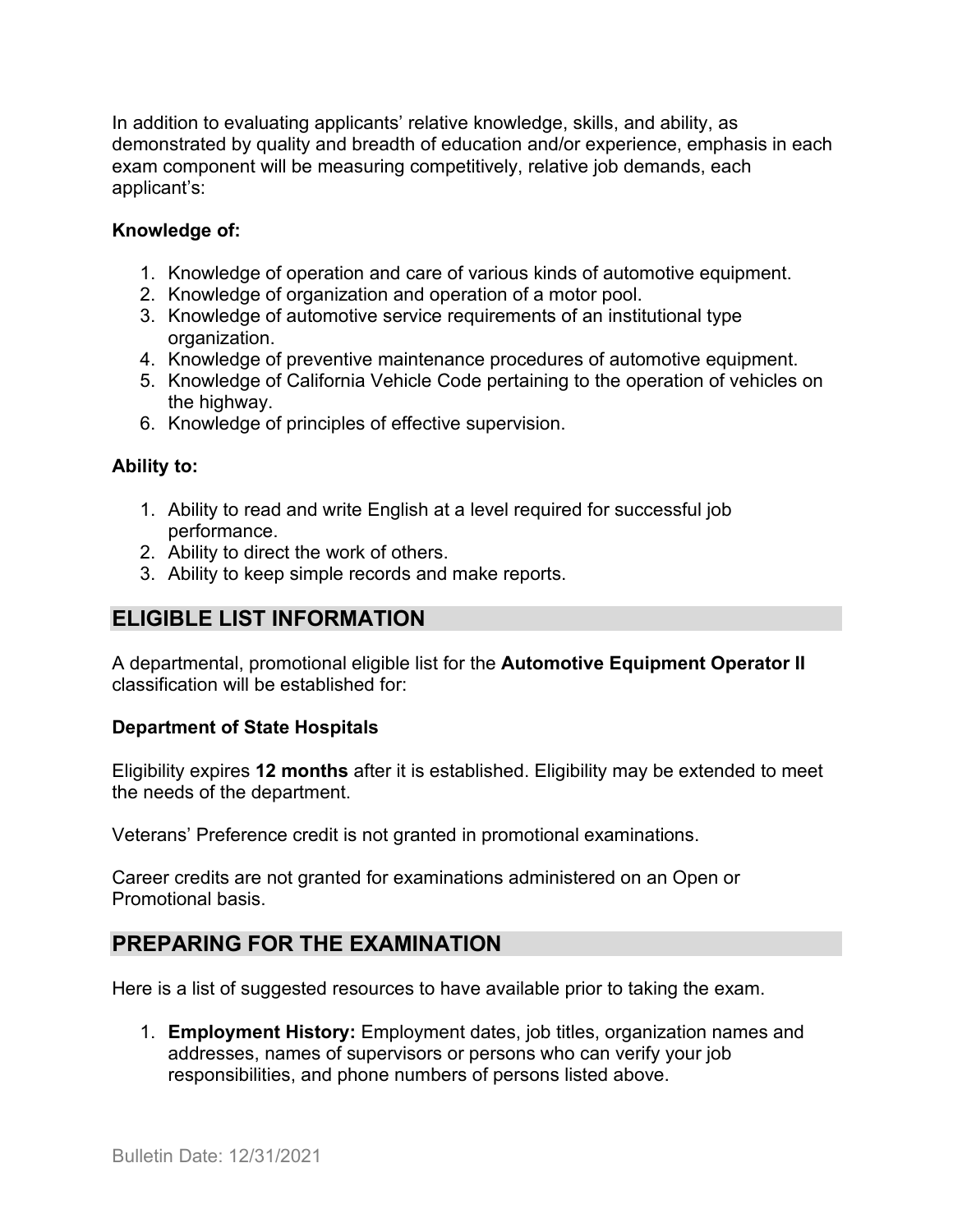- 2. **Education:** School names and addresses, degrees earned, dates attended, courses taken (verifiable on a transcript), persons or office who can verify education, and phone numbers of persons or offices listed above.
- 3. **Training:** Class titles, certifications received, names of persons who can verify your training, and phone numbers of persons listed above.

## **TAKING THE EXAMINATION**

You are required to submit your application following the instructions above. Once it has been determined that you meet the minimum qualifications for entrance into the examination, you will be contacted by email (unless you specify mail on your STD 678) 2-3 weeks after the final file date with instructions for completing this examination.

## **TESTING DEPARTMENTS**

Department of State Hospitals

## **CONTACT INFORMATION**

Questions relating to this exam should be directed to:

Department of State Hospitals Selection Services Unit Monday through Friday, 8am to 5pm (excluding State Holidays) Phone: 916-651-8832 Email: **[AutomotiveEquipmentOperator2@dsh.ca.gov](mailto:AutomotiveEquipmentOperator2@dsh.ca.gov)**

California Relay Service: 1-800-735-2929 (TTY), 1-800-735-2922 (Voice). TTY is a Telecommunications Device for the Deaf, and is reachable only from phones equipped with a TTY Device.

## **EQUAL OPPORTUNITY EMPLOYER**

The State of California is an equal opportunity employer to all, regardless of age, ancestry, color, disability (mental and physical), exercising the right of family care and medical leave, gender, gender expression, gender identity, genetic information, marital status, medical condition, military or veteran status, national origin, political affiliation, race, religious creed, sex (includes pregnancy, childbirth, breastfeeding, and related medical conditions), and sexual orientation.

## **DRUG-FREE STATEMENT**

It is an objective of the State of California to achieve a drug-free State work place. Any applicant for State employment will be expected to behave in accordance with this objective, because the use of illegal drugs is inconsistent with the law of the State, the rules governing civil service, and the special trust placed in public servants.